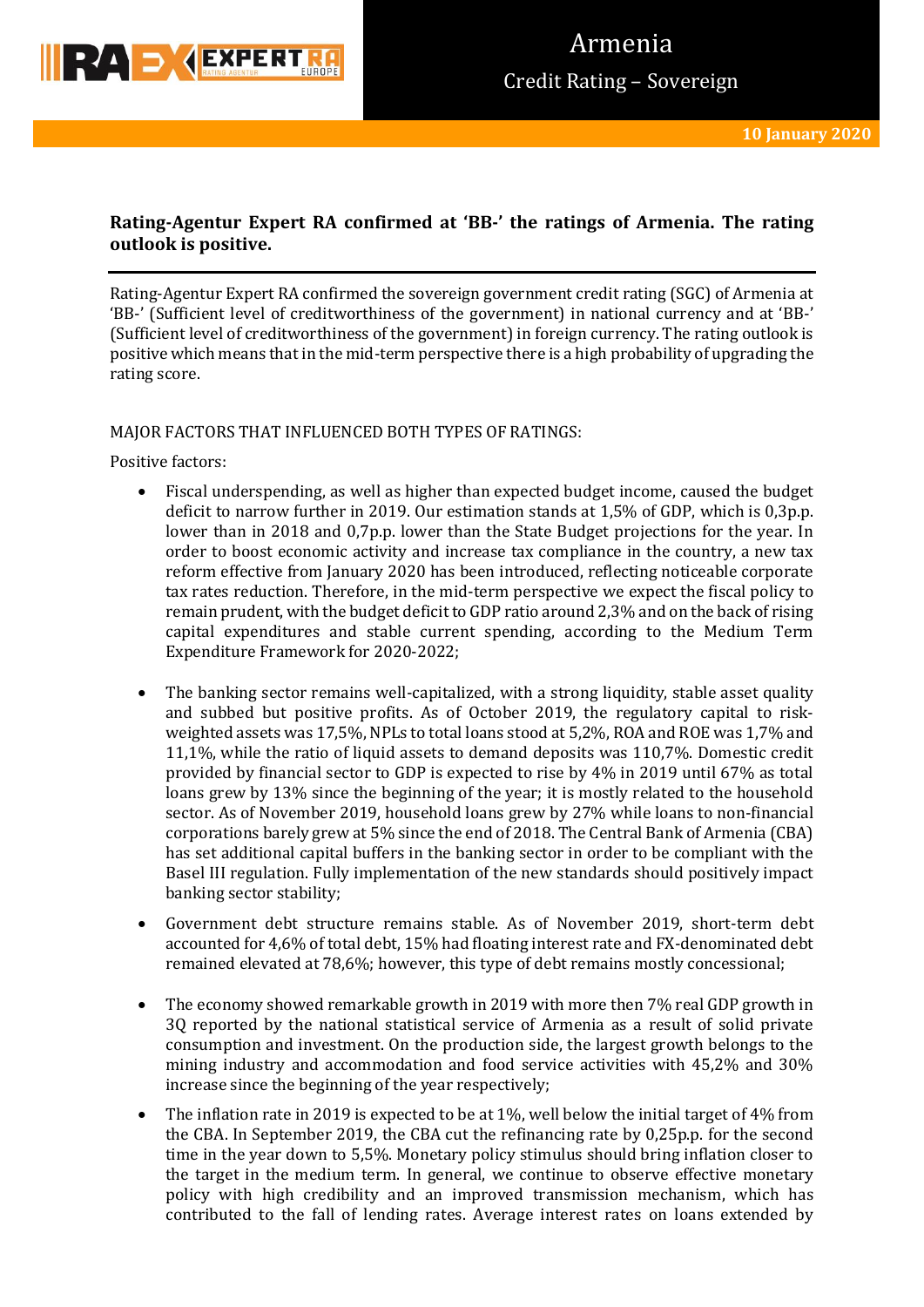

commercial banks in local currencies decreased by 0,8p.p. y-o-y in November 2019;

- The contractionary fiscal policy continued to be adequate and efficient in controlling the budget deficit. At the same time, we will carefully observe the effectiveness of the implementation of the new tax system;
- Armenia has a strong investment potential, however we expect the FDI inflows to GDP at 2% in 2019, similar to the previous year results.

Restricting factors:

- International reserves recovered after the slight decrease during the year up to USD 2,4 bn as of September 2019, the same figure was recorded at the end of 2018. The short-term debt to budget revenues coverage was 10x, which is considered as acceptable;
- Estimated GDP per capita in PPP terms for 2019 is expected to be at USD 11,1 th, remaining satisfactory when compared to the average of Armenia's regional non-oil dependent (RNOD) peers<sup>1</sup>;
- Despite an improvement in World Bank governance indicators in transparency of government policymaking and government effectiveness, institutional development in the country remains moderate, corruption remains a drag for economic growth;
- The spread between the 10Y U.S. government bond and the USD-denominated Armenian government bond maturing in 2029 was 2,3p.p.

Negative factors:

- The level of government debt continues to be significant with a positive declining trend in 2019. According to our estimations, gross government debt will be slightly higher than 50% of GDP and 212% of budget revenues. According to the current fiscal policy, the government will intend to maintain such level in the mid-term horizon;
- Levels of unemployment in Armenia remained high in 2019 and are expected to be close to 18%;
- The stock market continues to be underdeveloped, as total market capitalization in the country has remained practically unchanged for the last five years and stood at 2,3% of GDP as of November 2019. Moreover, the trades are highly concentrated in the 10 largest issuers of shares;
- Armenia is ranked 47th out of 190 countries in World Bank Doing Business report 2020, a 6 notches drop against 2019 results due to the very low score on protecting minority investors rights. External position remains the factor significantly constraining the creditworthiness of Armenia, as the country relies heavily on imports, and trade deficit is expected to expand further in 2019 up to 18% of GDP, 3p.p. higher than in 2018.

Stress factors:

**.** 

- Financial dollarization remains high but stably declining; loans and deposits in FX were equivalent to 50% and 47,3% of total loans and deposits respectively as of November 2019 (weak stress-factor);
- The conflict with Azerbaijan for the Nagorno-Karabakh remains unresolved and escalation is still a latent risk (very weak stress-factor).

 $1$  Non-oil dependent peers include Georgia, Kyrgyzstan and Tajikistan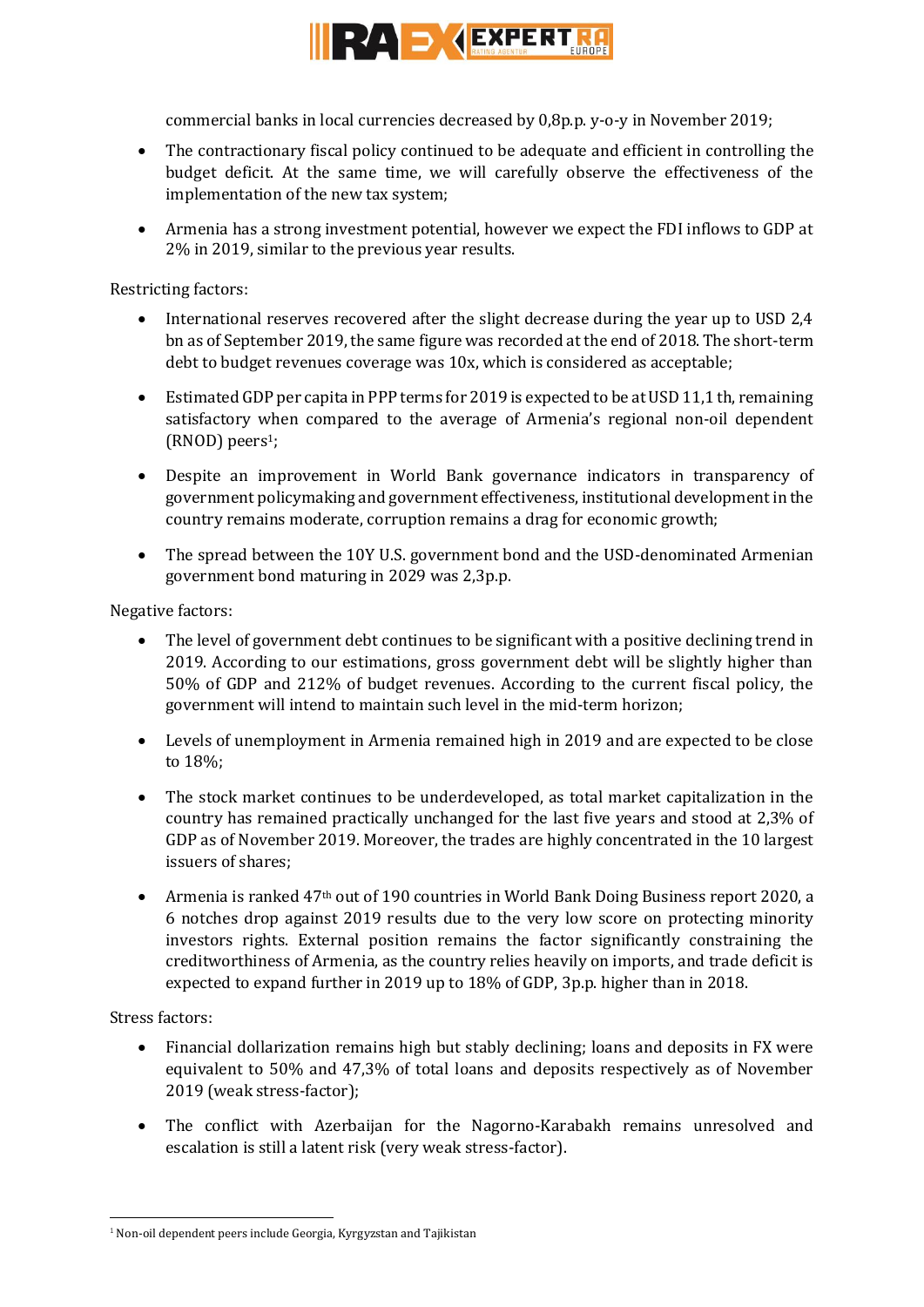

### SENSITIVITY ASSESSMENT:

The following developments could lead to an upgrade:

- Consistency in the already evidenced favorable fiscal consolidation: narrowing of the fiscal balance and drop of government and public debt levels as well as successful implementation of tax policies;
- Consistent reduction in the dependence on external factors combined with a steep decrease in levels of financial dollarization.

The following developments could lead to a downgrade:

- Further deterioration of the external position;
- An increase on government debt in the mid- to long-term perspective, worsening the fiscal stance.

"The confirmation of sovereign government credit ratings of Armenia at 'BB-' with positive outlook reflects the continued high economic growth supported by stabilization of the fiscal balance and drop of public debt levels. Furthermore, the quality of the monetary and fiscal policies remains efficient and adequate.

Nevertheless, government debt levels continue to be elevated and exposed to currency risks. In addition, the economy is highly dependent on imports, remittances inflow and main trading partners. Final, the current account remains negative, making the weak external position one of the key factors constraining the rating." – Clarified Olena Kolokolova, Rating Analyst of Rating-Agentur Expert RA.

Research report on Armenia is available at:

[https://raexpert.eu/reports/Research\\_report\\_Armenia\\_10.01.2020.pdf](https://raexpert.eu/reports/Research_report_Armenia_10.01.2020.pdf)

Next scheduled rating publication: 10 July 2020. The full sovereign rating calendar can be found at [Sovereign Rating Calendar 2020](https://raexpert.eu/sovereign/#conf-tab-5)

For further information contact:

Responsible expert: Olena Kolokolova, Rating Analyst of Rating-Agentur Expert RA +49 (69) 3085-45-00, ext. 1216 [kolokolova@raexpert.eu](mailto:kolokolova@raexpert.eu)

Reviewer: Hector Alvarez, Associate Director of Rating-Agentur Expert RA +49 (69) 3085-45-00, ext. 1213 [alvarez@raexpert.eu](mailto:alvarez@raexpert.eu)

## **Rating-Agentur Expert RA GmbH**

Walter-Kolb-Strasse 9-11, 60594 Frankfurt am Main, Germany +49 (69) 3085-45-00 E-mail[: info@raexpert.eu](mailto:info@raexpert.eu) [www.raexpert.eu](http://raexpert.eu/)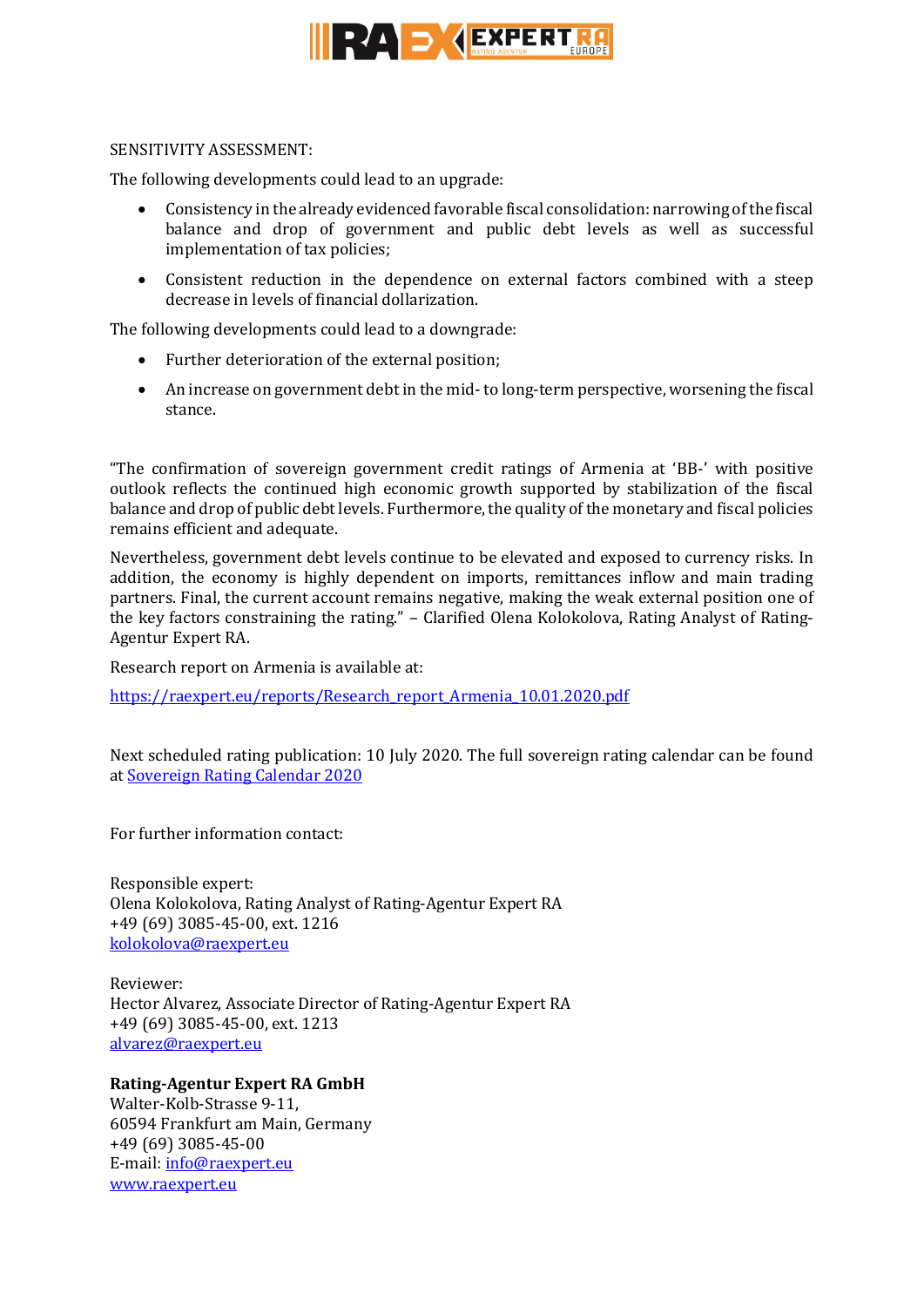

# RATING HISTORY:

| <b>Date</b> | <b>Review reason</b>                                                 | <b>SGC</b>                  |                     | <b>Outlook</b>              |                     |
|-------------|----------------------------------------------------------------------|-----------------------------|---------------------|-----------------------------|---------------------|
|             |                                                                      | <b>National</b><br>currency | Foreign<br>currency | <b>National</b><br>currency | Foreign<br>currency |
| 12.07.2019  | Scheduled<br>revision of both<br>types of ratings<br>for the country | BB-                         | BB-                 | Positive                    | Positive            |
| 18.01.2019  | Scheduled<br>revision of both<br>types of ratings<br>for the country | BB-                         | BB-                 | Stable                      | Stable              |
| 20.07.2018  | Scheduled<br>revision of both<br>types of ratings<br>for the country | BB-                         | BB-                 | Stable                      | Stable              |
| 26.01.2018  | Scheduled<br>revision of both<br>types of ratings<br>for the country | BB-                         | BB-                 | <b>NA</b>                   | NA                  |
| 28.07.2017  | Scheduled<br>revision of both<br>types of ratings<br>for the country | $B+$                        | $B+$                | <b>NA</b>                   | <b>NA</b>           |
| 03.02.2017  | Scheduled<br>revision of both<br>types of ratings<br>for the country | $B+$                        | $B+$                | <b>NA</b>                   | <b>NA</b>           |
| 05.08.2016  | Scheduled<br>revision of both<br>types of ratings<br>for the country | $B+$                        | $B+$                | <b>NA</b>                   | <b>NA</b>           |
| 04.03.2016  | First assignment<br>of both types of<br>ratings for the<br>country   | $B+$                        | $B+$                | <b>NA</b>                   | <b>NA</b>           |